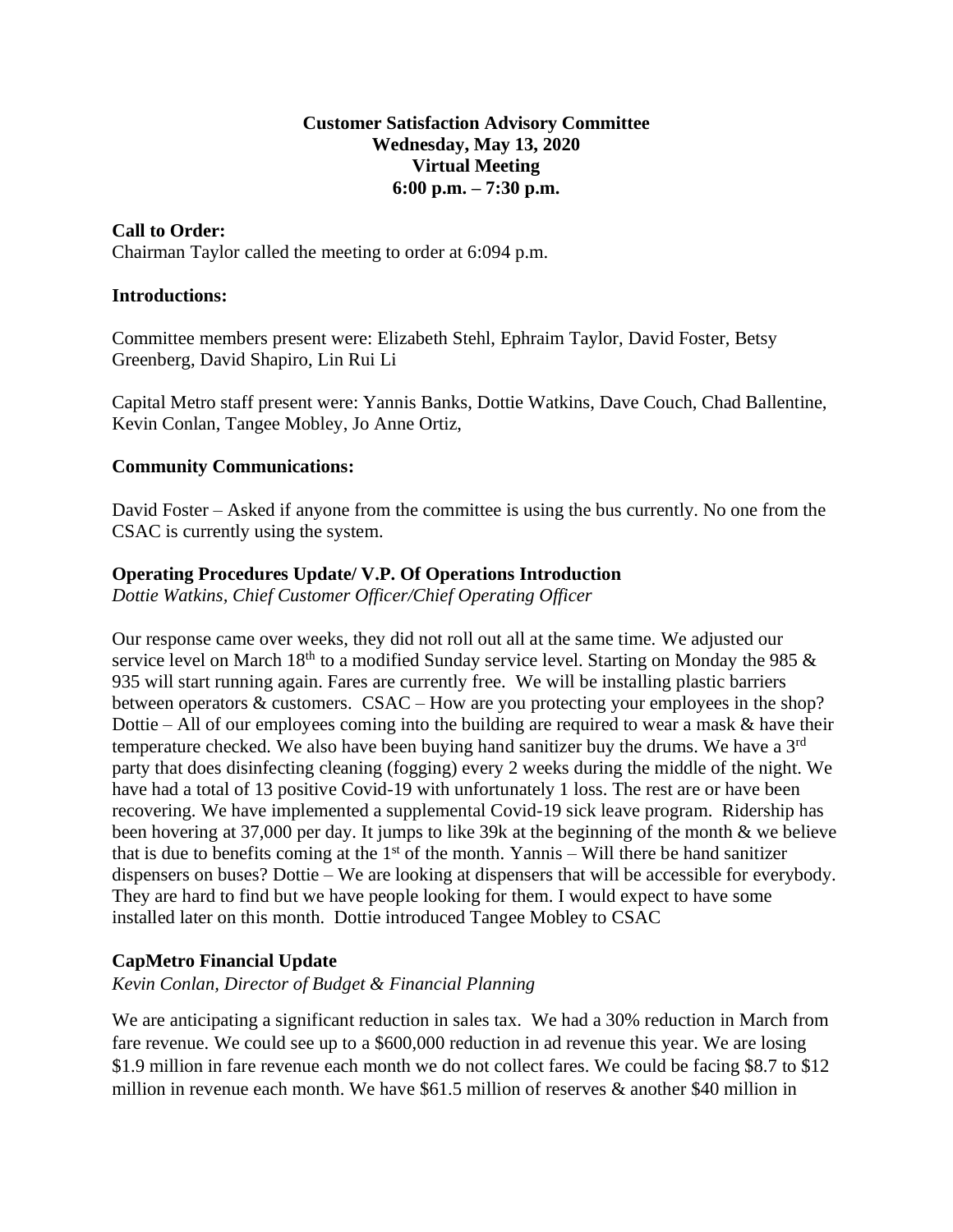Capital reserves that we could use. We were awarded \$101 million from the CARES act. The funds are for response to the COVID-19 crises.

#### **Grocery/Pickup Update**

*Chad Ballentine, V.P. Demand Response*

We have delivered over 200,000 meals since we have started this program. You can go to [www.capmetro.org/home-delivery](http://www.capmetro.org/home-delivery) for eligibility for the program. CSAC – Has the word been getting out? Chad – We have gotten a lot of great media about it. Our Access customers have also been aware. We have also partnered with SNAP & WIC to let their recipients know as well. Our operators have been excited about this program.

### **Project Connect Update**

*Yannis Banks, Community Engagement Coordinator*

There is an update from the March presentation that the Gold line should be LRT, no longer BRT in the endgame. It may start off as a rapid service but as the ridership grows it will move to LRT. Dave – The next thing to look at is how the Covid-19 effected funding. At the June meeting will be more about the plans. The funding will be looked at a later meeting. CSAC – Is there any concern about what the new reality is due to Covid-19? Dave – It's why we are doing this in a sequence of steps. The first is to approve what the LPA will be. At the August/September timeframe we will be able to look & see what the financing step could look like. I fully understand & agree that the number one focus we have right now is covid-19. The June action will set the table for when things improve & the time is right, we can move forward. CSAC – When does a decision has to be made about elections? Dave – That's a city process. I know that there is something that City Council will have to direct the City Manager to have something on the ballot. CSAC – Randy mentioned about Federal money, could you go into more detail about that? Dave – Part of that is when we  $1<sup>st</sup>$  looked at it there was talk about 40% funding from the Feds but we are currently looking at possibly getting 50% share from talks going on in Washington.

## **CSAC LPA Statement**

*CSAC*

How could Gold line be extended if it's rail? Dave – The  $1<sup>st</sup>$  step would be Metrorapid as we have it now. It would not be a dedicated bus way. At a later time, to be determine, would be building of light rail service. In essence it is the Trinity street corridor up to the University, then over  $45<sup>th</sup>$  Street to ACC highland. CSAC – Would we ever think about extending the terminus north? Dave – We have not looked at that. CSAC – Doing rail on the Gold line does not move the needle on a maintenance yard? Would there be somewhere by Highland for a rail maintenance yard? Dave – No, we have looked in the area but there isn't a location on the Gold line for a rail maintenance facility. CSAC – How do we let people know we passed a resolution? We can send a release to Austin Chronicle, The Monitor, etc. CSAC – Is this going to the public or just to the board? Ephraim – It is a public document. David S. – Should we put it in a more digestible form for the public? Ephraim will work on press release to go along with the resolution